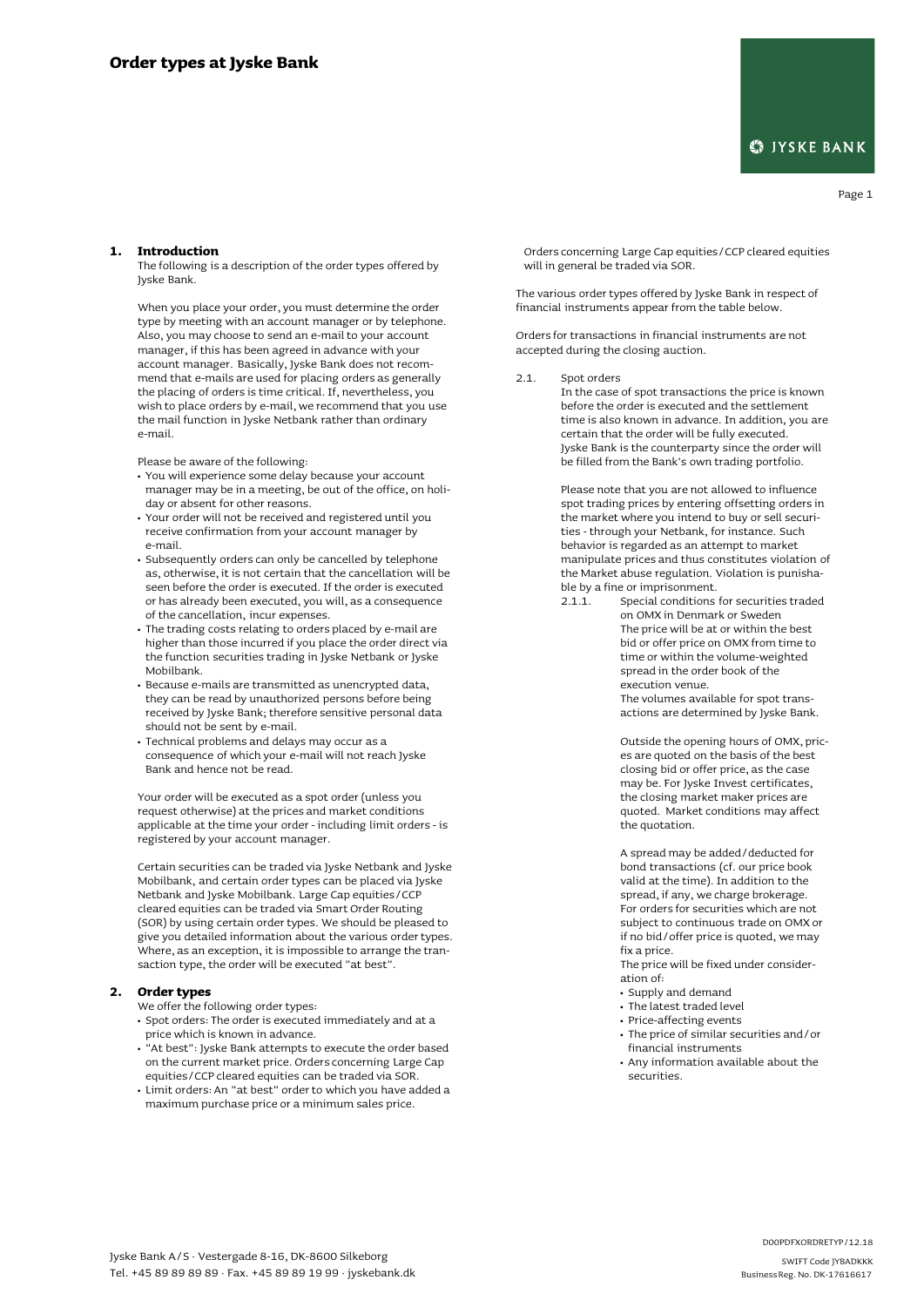|                                                     | Spot               | "At best" | Limit<br>exchange |
|-----------------------------------------------------|--------------------|-----------|-------------------|
| securities traded on OMX in Denmark or Sweden       |                    | X         |                   |
| securities NOT traded on OMX in Denmark or Sweden [ | $(X)$ <sub>1</sub> | x         | (X)               |
| Other financial instruments                         | $(X)_2$            | χ         |                   |

1) Applies to selected securities only

2) Applies to forward-exchange transactions only

- 2.1.2. Special conditions for securities NOT traded on OMX in Denmark or Sweden The price of these securities is fixed on the basis of the prices at which the securities in question are trading on their primary stock exchange and possibly other stock exchanges/MTFs/execution venues that Jyske Bank may use at the time of trading. 2.1.3. Special conditions for other financial
- instruments We only offer spot orders for forwardexchange transactions. Prices appear from the trading platform Jyske e-FX and express Jyske Bank's buying and selling prices for a given amount for a given period of time.
- 2.2. "At best":

Jyske Bank will as quickly as possible after receipt of an order for an "at best" transaction attempt to trade the securities/the financial instruments on the basis of the current market conditions.

"At best" transactions are often a good solution in the absence of a tradable price in the market or when no spot price is quoted.

We may choose to execute your order at or within the volume-weighted spread in the order book of the execution venue.

It may not be possible to execute an "at best" order fully, and we reserve the right to make partial settlement of any "at best" order.<br>2.2.1 Special conditions for  $s$ 

2.2.1. Specialconditions for securities traded on OMX in Denmark or Sweden "At best" transactions may be filled from the Bank's own trading portfolio (Jyske Bank being the counterparty) or we may choose to execute it on the relevant market. If the order is executed on the relevant market, Jyske Bank may choose to place a matching order on the particular market, acting on its own behalf or on behalf of another customer. In that case, and where the order is filled from Jyske Bank's trading portfolio, Jyske Bank will be your counterparty, which will be indicated in the contract note (this would be an instance of commission trading where Jyske Bank entered as a contracting party). If there are no takers in the market, Jyske Bank is not under an obligation to execute the order. This may happen in case of very illiquid securities. For such securities, we recommend to place a limit order instead of an "at best" order.

> A spread may be added/deducted for bond transactions (cf. our price book in force from time to time). In addition to the spread, if any, we charge brokerage.

2.2.2. Special conditions for securities NOT traded on OMX in Denmark or Sweden If there are no takers in the market, and Jyske Bank does not wish to fill the order from its own securities portfolio, or is unable to do so, the order may not be executed. This may happen in case of very illiquid securities. For such securities, we recommend to place a limit order instead of an "at best" order.

> Due to time differences, special conditions apply for orders relating to shares which are traded on regulated markets in the Far East (Asian time zone):

**•** Orders are attempted to be executed on Danish banking days between 8.00 a.m. and 5.00 p.m. (Danish time).

For bonds which are traded on the US or Asian market, the following applies:

- **•** We execute the order between 8.30 a.m. and 5.00 p.m. (Danish time).
- **•** If we receive the order after 5.00 p.m., we will attempt to execute the order on the first succeeding business day (local time zone).
- 2.2.3. Special conditions for other financial instruments "At best" orderswill always be filled from the Bank's own securities portfolio (Jyske Bank being the counterparty). In a highly illiquid market it may in some instances be impossible to quote a price.

2.3. Limit orders

"At best" orders may be placed as limit orders with price stipulation. Limited "at best" orders can be executed for securities - including Jyske Invest investment certificates - which are quoted on a stock exchange. The order must be at least the minimum lot applying to the particular securities.

For a limit order, a maximum/minimum price, as the case may be, is agreed at the time when the order is placed, and it is agreed when a limit order is to expire (maximum: 30 calendar days) if unexecuted and whether partial execution of the order is acceptable.

The transaction will be settled when it is executed at the desired price or at a better price. The execution of the order will, among other things, depend on the time zone of the relevant execution venues (including regulated markets).

2.3.1. Special conditions for securities traded on OMX in Denmark or Sweden If you place a limit order for shares with Jyske Bank, you also accept partial execution. This means that an order may be executed in several partial transactions, which may involve higher

BusinessReg. No. DK-17616617